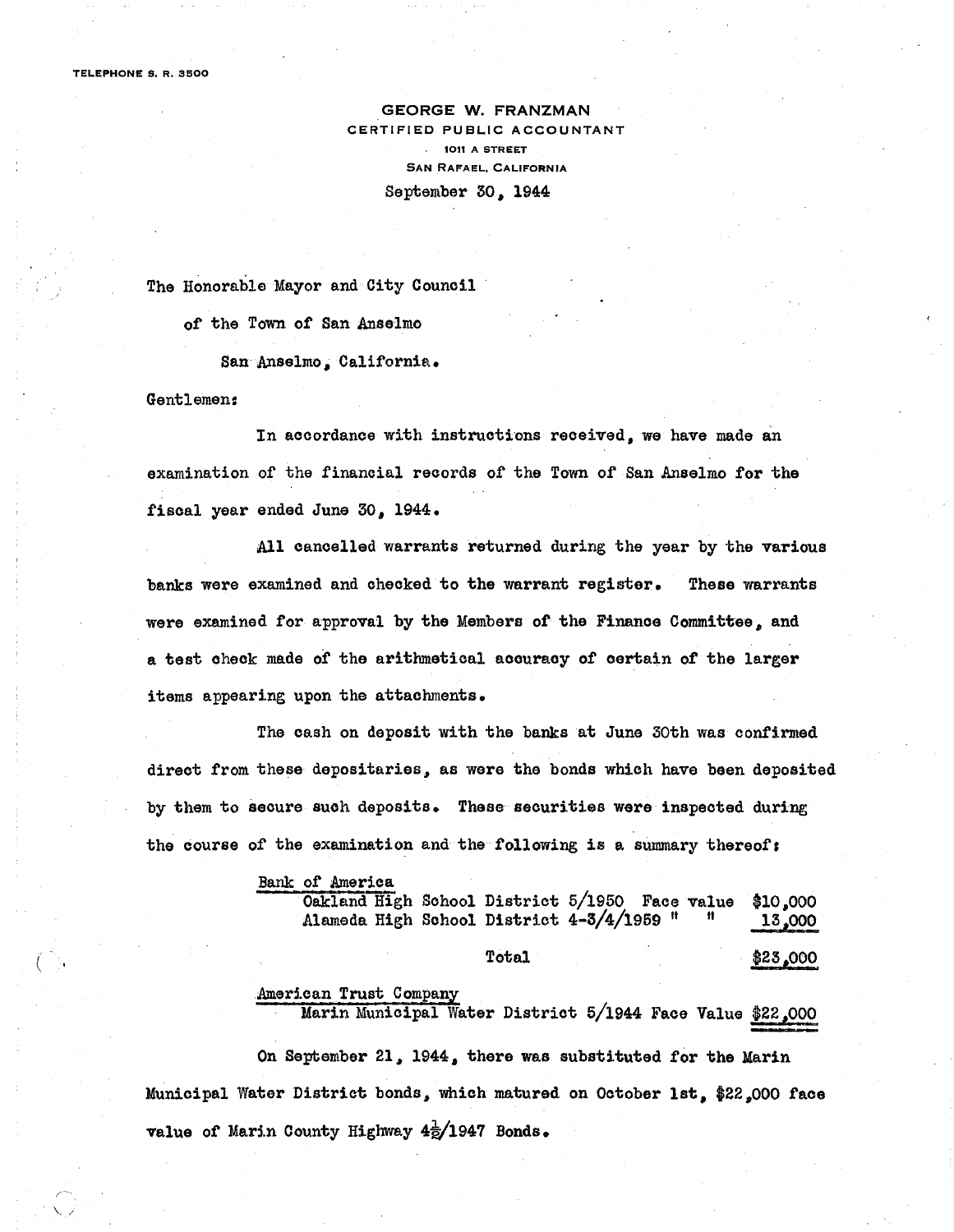The market value of these securities so deposited is in excess of the amount required by law for the security of such deposits.

There was also in safekeeping in the American Trust Company safety deposit box, \$16,000 face value of Series E War Bonds. These bonds matured on September 1st. and were subsequently placed with that bank for redemption.

 $\mathcal{L}$  .

 $\setminus$ 

/- -

The Assessment Lists which are the basis for the oollection of the current year's taxes were test checked for arithmetical accuracy, and the calculation of the total tax assessment was verified.

The collection of City Licenses was verified by reference to the stubs of receipts issued for such payments, and the amounts received traced into the bank acoounts. Examination was made of the City Dockets and the Municipal Judge's Record Book for the verification of fines levied and collected and these receipts were likewise traced into the reoord of cash received. We believe that these latter records should be made more complete to permit of a more satisfactory audit of the cash transactions involved.

Records were' examined pertaining to the Delinquent Tax Rolls amounting to  $$19,747.02$  at June  $30th$ , and also to the Property Sales Accounts Receivable of \$4,166.72. No circularization of these debtors was made for the verification of the accuraoy of the items making up these balances.

The bonds redeemed and cancelled and the interest ooupons paid during the year have been examined and found to be properly recorded.

Inoluded in the amount of Acquisition and Improvement District No. 1 Bonds of 1925 shown as outstanding, are \$18,500.00 which were purchased by the County of Marin in 1939 for \$11,100.00. We have confirmed trom the County Auditor that the County would retain from the sales of the property in question all proceeds until the County had been reimbursed in the amount of the cost of the bonds to them, and the surplus if any, prorated as

c·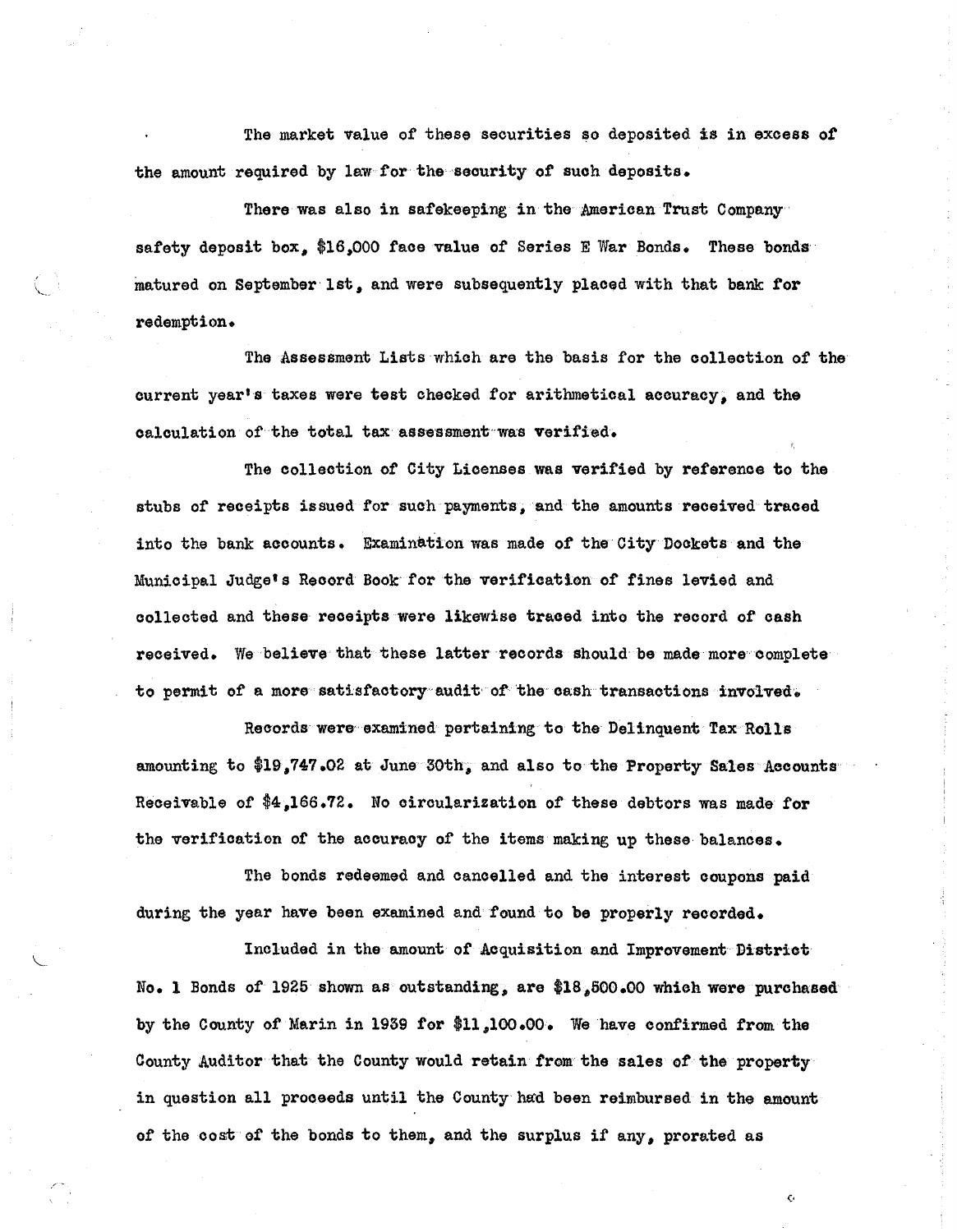provided by law. Aocording to the County Records there remains a balance of \$6,969.21 due to them on this basis.

There is presented herewith the following exhibits which show in detail the revenues and expenditures, as well as the changes in funds and bond account during the year under review.

> EXHIBIT A - SUMMARY OF REVENUES AND EXPENDITURES EXHIBIT B - ANALYSIS OF REVENUES EXHIBIT C - ANALYSIS OF EXPENDITURES EXHIBIT D - STATEMENT OF CHANGES IN FUNDS EXHIBIT E - STATEMENT OF BONDS OUTSTANDING

We wish to take this opportunity of expressing our appreciation for the cooperation extended to us by the staff in the City Clerk's Office.

Yours very truly.

George W. Franzman

GWF:ms

'p  $\mathbb{Q}$  :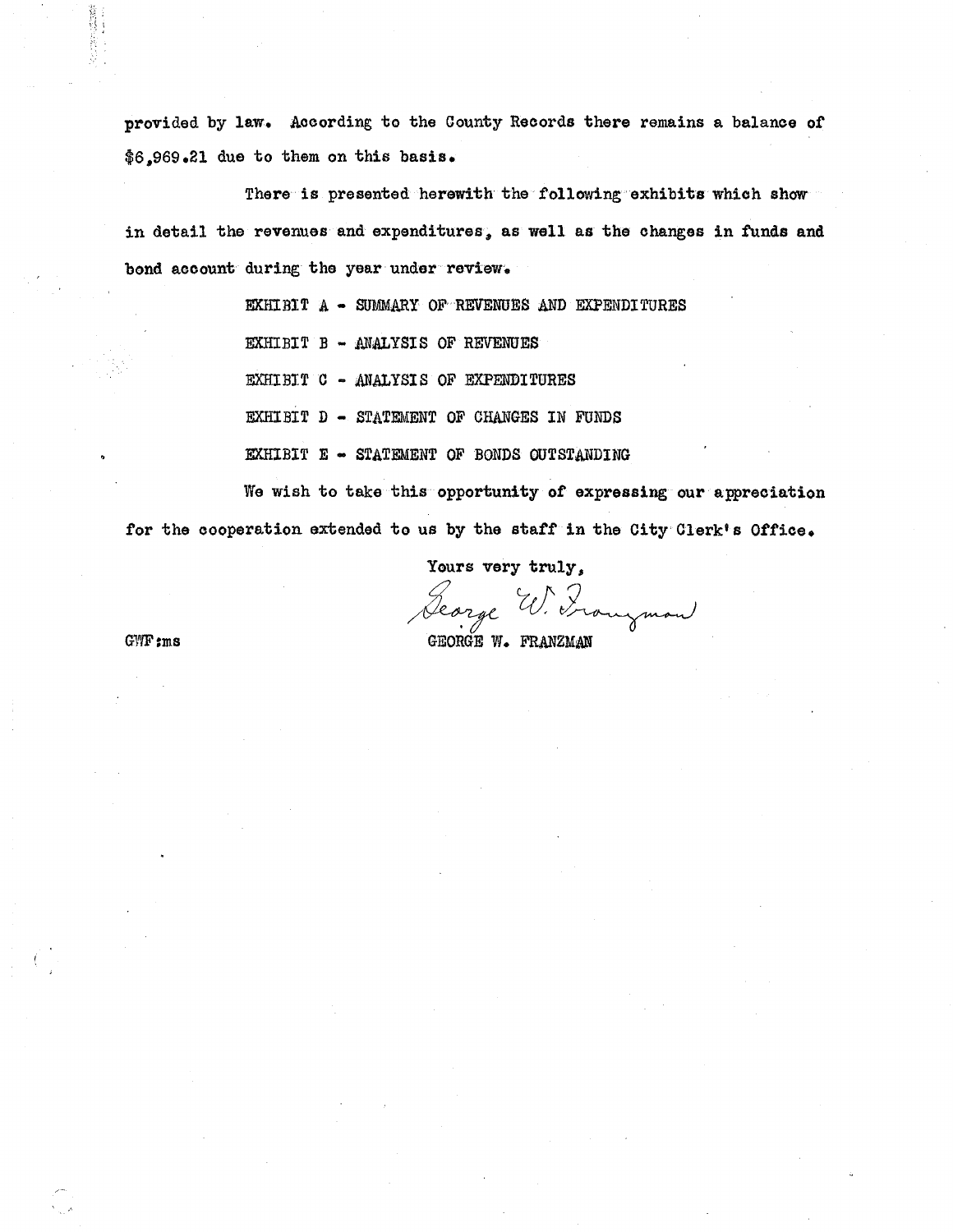### TOWN OF SAN ANSELMO

San Anselmo, California

### EXHIBIT A

### SUMMARY OF REVENUES AND EXPENDITURES

FISCAL YEAR ENDED JUNE 30, 1944

### AVAILABLE CASH JULY 1, 1943

\$33,024.82

### REVENUES:

| General Property Tax                               | \$66,404.08 |              |
|----------------------------------------------------|-------------|--------------|
| Licenses and permits                               | 7,269.04    |              |
| Fines and Penalties                                | 17,776.90   |              |
| Franchises                                         | 2,768.87    |              |
| Sales of City Property                             | 4,015.87    |              |
| State of California                                | 6,518.22    |              |
| Inspection fees                                    | 1,035.50    |              |
| Library                                            | 1,788.66    |              |
| Special Assessments                                | 2,436.37    |              |
| Miscellaneous                                      | 1,481.02    | \$111,494.53 |
| <b>EXPENDITURES:</b>                               |             |              |
| General Government                                 | \$11,204.39 |              |
| Protection to Person and Property                  | 51,280.96   |              |
| Streets and maintenance                            | 20,251.35   |              |
| Education and Library                              | 5,690.84    |              |
| Parks and Housing                                  | 4,310,32    |              |
| Bond Redemption and Interest                       | 6,680.00    |              |
| Special Assessments<br>$\mathcal{L}_{\mathcal{L}}$ | 2,485.10    |              |
| Miscellaneous                                      | 4,258.00    | 106,160.96   |
| Excess of Receipts over Expenditures               |             | 5,333.57     |
| TOTAL AVAILABLE CASH - JUNE 30, 1944               |             | \$38,358,39  |
| ADD - Outstanding warrants                         |             | 12,026.79    |
| Balance - Cash on hand June 30, 1944               |             | \$50,385.18  |
| DISTRIBUTED AS FOLLOWS:                            |             |              |
| American Trust Co. - General Fund                  | \$12,790.62 |              |
| Ħ<br>- Clerk Account                               | 1,000.00    |              |
| Bank of America - General Fund                     | 20,044.56   |              |
| Series <sup>#</sup> E <sup>6</sup> War Bonds       | 16,000.00   |              |
| Tax Collector - Petty Cash Fund                    | 550.00      | \$60.385.18  |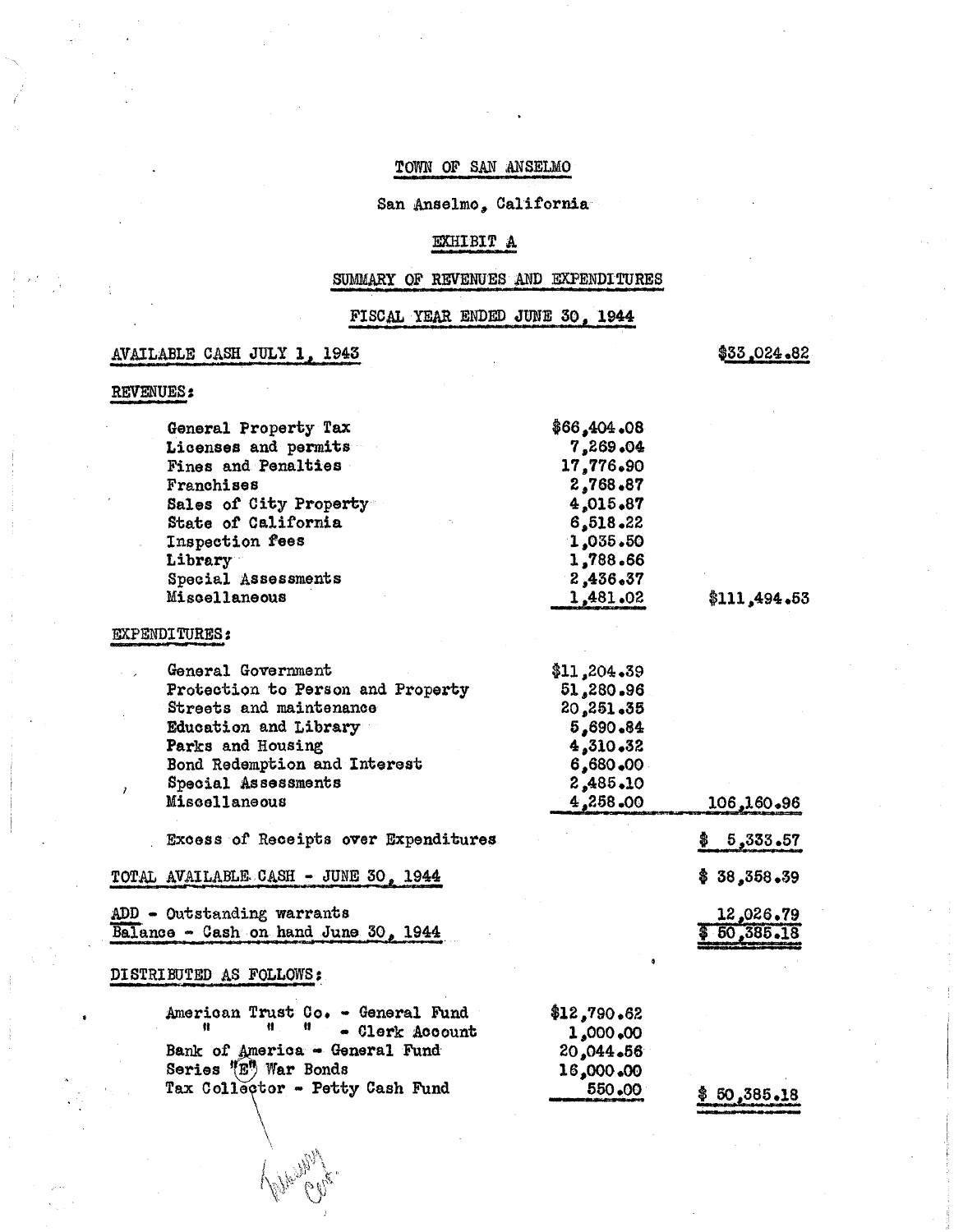### EXHIBIT B

### ANALYSIS OF REVENUES

## FISCAL YEAR ENDED JUNE 30, 1944

| GENERAL PROPERTY TAX                                           |                       |                 |
|----------------------------------------------------------------|-----------------------|-----------------|
| Current Tax<br>Delinquent Taxes                                | \$64,468.41<br>719.21 |                 |
| Personal Property Unsecured<br>Delinquency penalties and costs | 666.60<br>549.86      | \$66,404.08     |
| LICENSES AND PERMITS                                           |                       |                 |
| Business licenses                                              | \$5,923,44<br>50.00   |                 |
| Dodger licenses<br>Pinball machine licenses                    | 216.00                |                 |
| Dog Licenses                                                   | 1,079.60              | 7,269.04<br>\$. |
| FINES AND PENALTIES                                            |                       |                 |
| Court Fines                                                    | \$3,982.90            |                 |
| Motor Vehicle fines                                            | 13,794,00             | \$17,776.90     |
| <b>FRANCHISES</b>                                              |                       |                 |
| Garbage                                                        | \$1,500,00            |                 |
| Pacific Gas & Electric Company                                 | 1,268.87              | \$<br>2,768.87  |
| <b>SALES</b>                                                   |                       |                 |
| Lands                                                          |                       | \$<br>4,015.87  |
| STATE OF CALIFORNIA                                            |                       |                 |
| Liquor License<br>Motor Vehicle in lieu tax                    | \$1,578.76            |                 |
|                                                                | 4,939.47              | \$<br>6,518.22  |
| INSPECTION FEES                                                |                       |                 |
| Building<br>Electrical                                         | \$<br>747,00<br>89.00 |                 |
| Plumbing                                                       | 199.50                | \$<br>1,035.50  |
| LIBRARY                                                        |                       | \$<br>1,788.66  |
| SPECIAL ASSESSMENTS                                            |                       |                 |
| Current year                                                   | 2,389.80              |                 |
| Prior years                                                    | 46.57                 | 2,436.37<br>Ş   |
| FORWARD                                                        |                       | \$110,013.51    |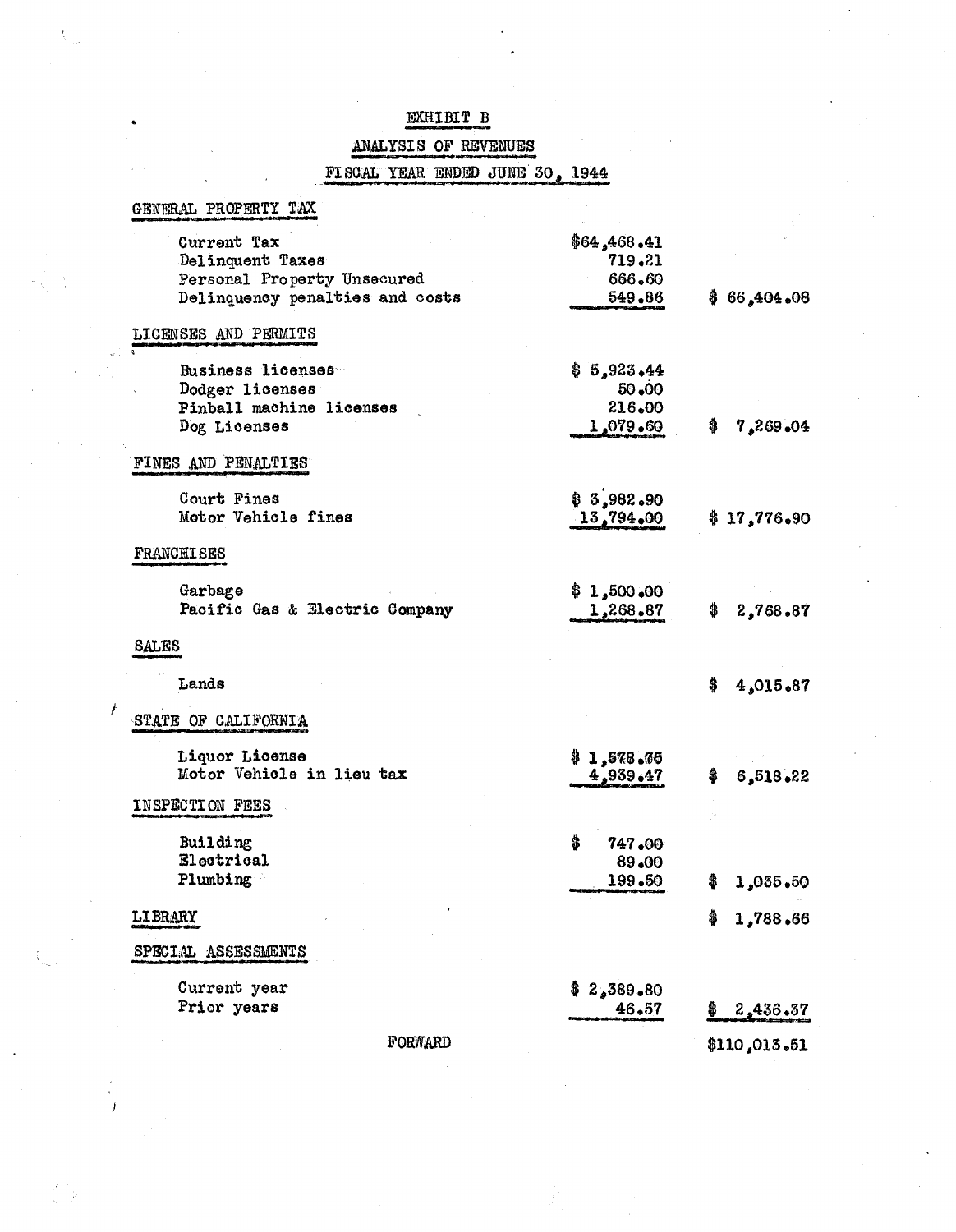### BROUGHT FORWARD

 $$110,013.51$ 

| <b>MISCELLANEOUS</b>                                                                                                                    |                                          |          |
|-----------------------------------------------------------------------------------------------------------------------------------------|------------------------------------------|----------|
| Municipal reports to Title Companies<br>From merchants for parking lot<br>Rentals of City property<br>From service club - Park donation | 423.00<br>\$<br>419.50<br>560.00<br>7.17 |          |
| Miscellaneous                                                                                                                           | 71.36                                    | 1,481.02 |
| ТОТАІ.                                                                                                                                  |                                          |          |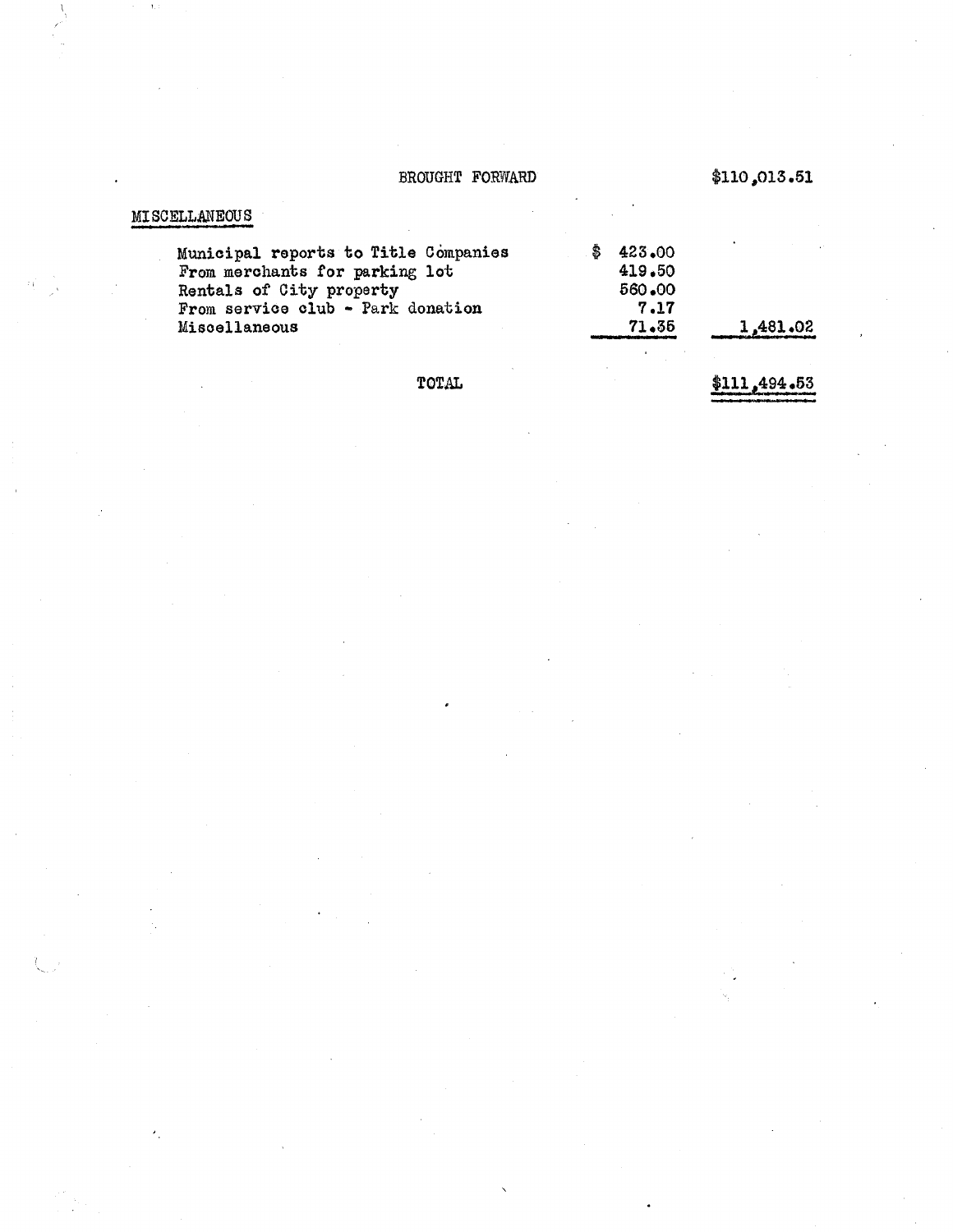# EXHIBIT C **ANALYSIS OF EXPENDITURES**<br>FISCAL YEAR ENDED JUNE 30, 1944

### **LEGISLATIVE**

| Printing Ordinances, office supplies, etc.                                                    |                                            | \$1,414.84         |
|-----------------------------------------------------------------------------------------------|--------------------------------------------|--------------------|
| FINANCE OFFICE ACCOUNTS                                                                       |                                            |                    |
| Auditor and controller<br>(salary)<br>Special auditing or accounting<br>Treasurer<br>(salary) | $\frac{1}{2}$ 3,354.00<br>175.00<br>300.00 |                    |
| Collection of revenue<br>(Tax Collector)                                                      | 2,063,50                                   | 5,892,50           |
| LAW OFFICE AND ACCOUNTS - City Attorney salary                                                |                                            | 1,200,00           |
| ELECTIONS - General municipal                                                                 |                                            | 317.66             |
| JUDICIAL - Salary of judge                                                                    |                                            | 600.00             |
| GENERAL GOVERNMENT BUILDINGS                                                                  |                                            |                    |
| General expenditures                                                                          |                                            | 1,779.39           |
| PROTECTION TO PERSON AND PROPERTY                                                             |                                            |                    |
| Police department                                                                             | \$23,372.57                                |                    |
| Fire department                                                                               | 22,768.00                                  |                    |
| Plumbing inspection                                                                           | 1,869.50                                   |                    |
| Police and fire alarm                                                                         | 463.78                                     |                    |
| Compensation insurance                                                                        | 2,793.18                                   |                    |
| Civilian defense                                                                              | 13.93                                      | 51,280,96          |
| <b>STREETS</b>                                                                                |                                            |                    |
| General administration                                                                        | \$10,638.49                                |                    |
| Equipment                                                                                     | 1,369.70                                   |                    |
| Street Lighting                                                                               | 8,243.16                                   | 20,251.35          |
|                                                                                               |                                            |                    |
| $EDUCATION - Library$                                                                         |                                            | 5,690.84           |
| <b>RECREATION</b>                                                                             |                                            |                    |
| Parks and street trees                                                                        | \$<br>520.00                               |                    |
| Playgrounds                                                                                   | 3,790,32                                   | 4,310,32           |
| R∩RW∆RD                                                                                       |                                            | &A9 737 A <i>2</i> |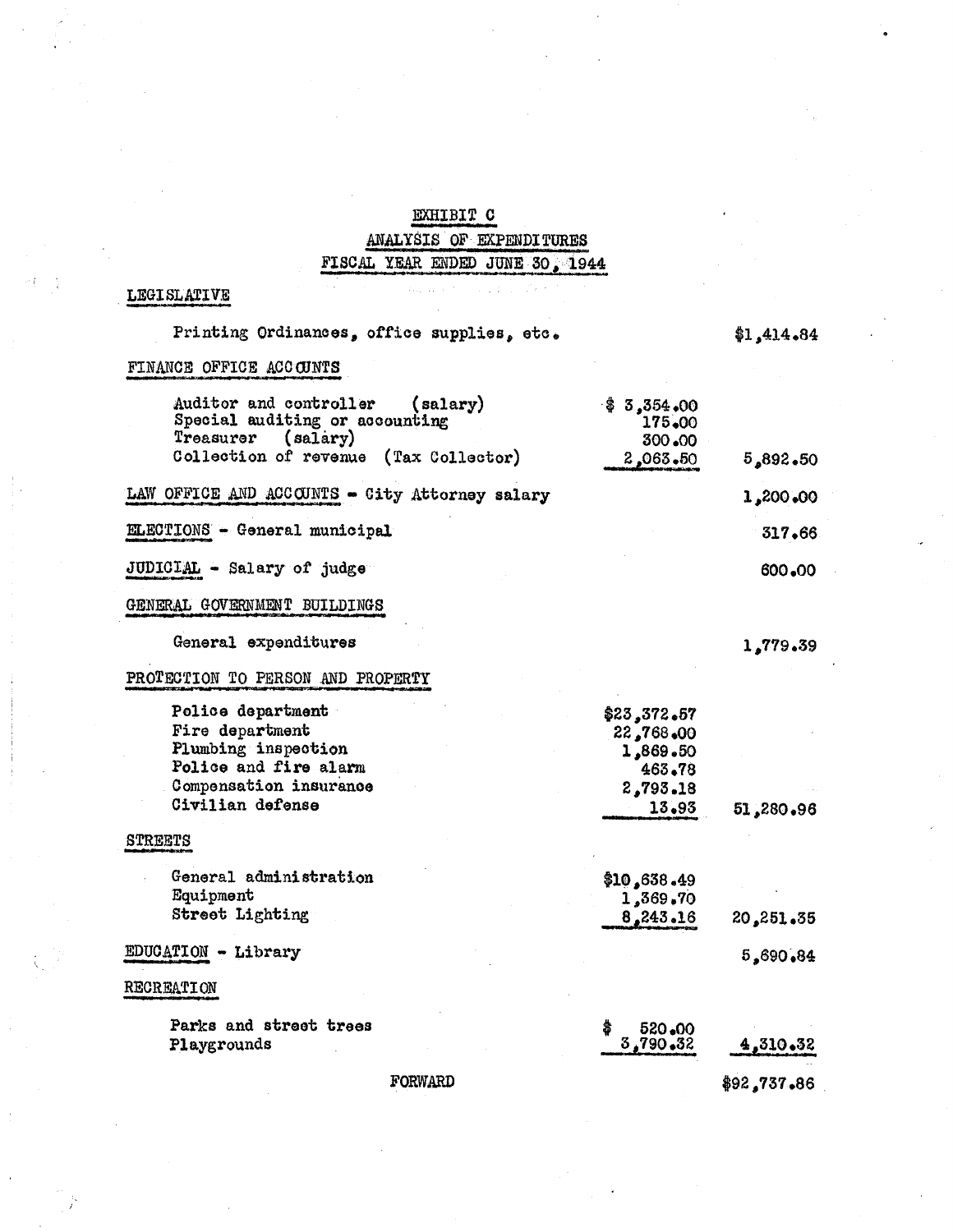### BROUGHT FORWARD

 $\mathcal{L}_{\mathcal{A}}^{(1)}$ 

怪っ

 $\mathcal{L}_{\mathcal{A}}$ 

atra ora ci

 $\overline{a}$ 

 $-$ **Pro Pro movem**   $$92,737.86$ 

| Interest<br>Redemption                                                      | 485.10<br>2,000,00     | 2,485,10 |
|-----------------------------------------------------------------------------|------------------------|----------|
| SPECIAL ASSESSMENTS                                                         |                        |          |
| REDEMPTION OF DEBT - General City Bonds                                     |                        | 5,000,00 |
| INTEREST - General City Bonds                                               |                        | 1,680,00 |
| Advertising and promotion<br>Rental of City property to apply<br>on options | \$1,210.00<br>3,048,00 | 4,258,00 |
| MT DA DITITIMBOO D                                                          |                        |          |

TOTAL

\$106,160.96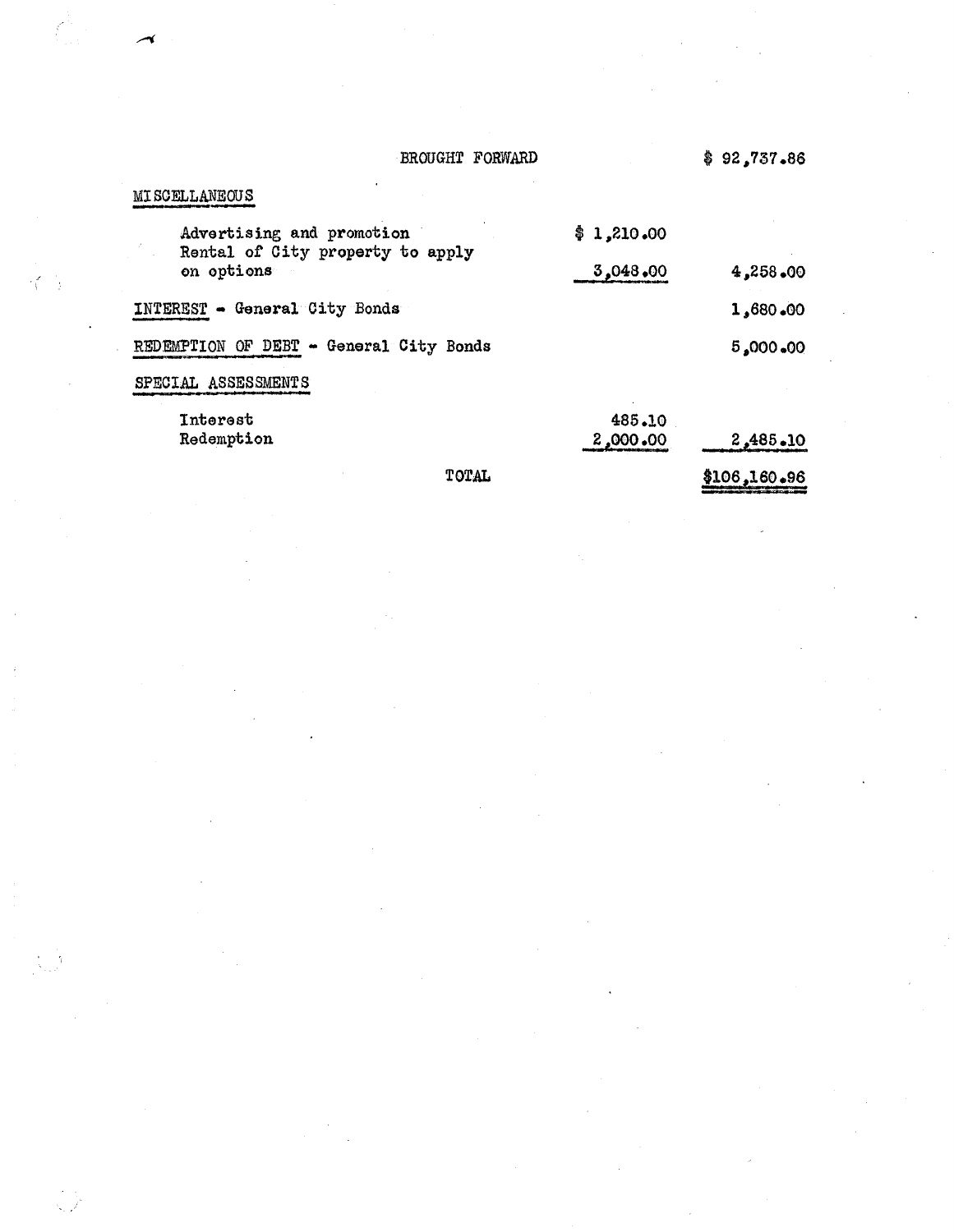### EXHIBIT D

STATEMENT OF CHANGES IN FUNDS

FISCAL YEAR ENDED JUNE 30, 1944

|                                    | Available<br>Balance<br>7/1/43 | Receipts     | Total        | Expenditures | Available<br><b>Balance</b><br>6/30/44         |
|------------------------------------|--------------------------------|--------------|--------------|--------------|------------------------------------------------|
| General Fund                       | \$16,680.81                    | \$96,271.15  | \$112,951.96 | \$111,893.15 | $$1,058.81$ $^{\circ}$                         |
| Library Fund                       | 1,035.93                       | 6,435.89     | 7,471.82     | 5,690.84     | 1,780.98 M                                     |
| Gas Tax Fund                       | 5,986.12                       |              | 5,986.12     |              | $5,986.12$ $\times$                            |
| Bond Funds:<br>General Obligations | 7,856.45                       | 5,737.53     | 13,593.98    | 6,680.00     | 6,913.98 $\land$                               |
| 1911 Street Improvements           | $98 - 57$                      |              | 98.57        |              | 98.57 $\sqrt{ }$                               |
| 賛<br>Ħ<br>1915                     | (15, 706, 40)                  |              | (15,706,40)  | -- -         | $(15, 706, 40)$ <sup><math>\wedge</math></sup> |
| 1915 Bond Protection               | 13,969.65                      | 734.83       | 14,704.48    |              | 14,704.48 $\degree$                            |
| 1925 Street Improvement            | 3,103,69                       | 2,420.81     | 5,524.50     | 2,485.10     | $3,039.40$ $^{\circ}$                          |
| Postwar Funds                      |                                | 19,502.95    | 19,502.95    | 16,000.00    | 3,502,95                                       |
| New Engine House Fund              |                                | 560.00       | 560.00       |              | 350<br>560.00                                  |
| Downtown Parking Lot               |                                | 419.50       | 419.50       | ₩₩           | 419.50                                         |
|                                    | \$33,024.82                    | \$132,082.66 | \$165,107.48 | \$142,749.09 | \$22,358.39<br>ŗĜ.                             |
|                                    |                                |              |              |              |                                                |

ົດ